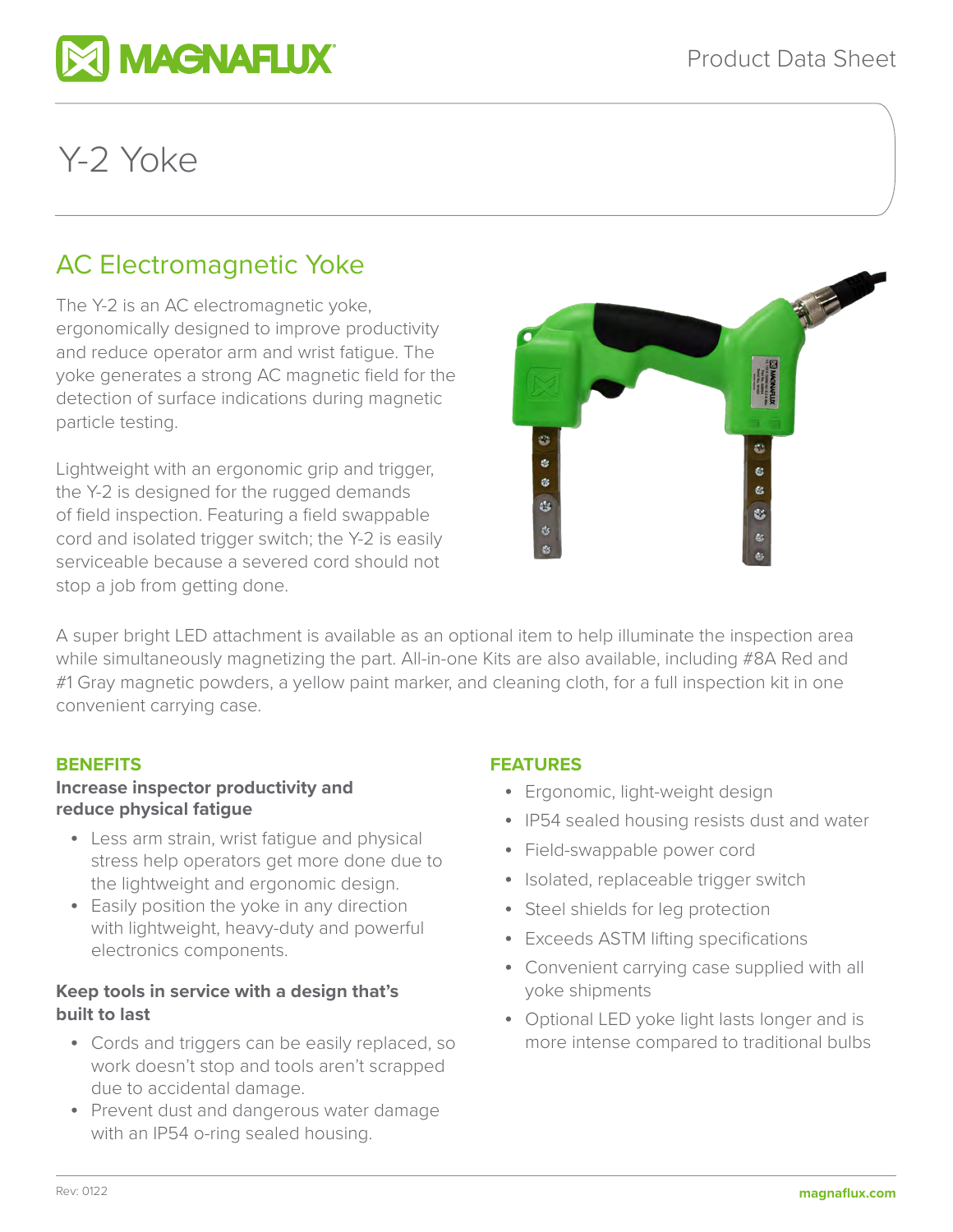

# **APPLICATIONS**

# **Defect location:** Surface

# **Ideal for:**

- Field Testing
- Difficult to reach areas
- Spot, weld and in-service inspections

# **Defect examples:**

- Seams
- Tears
- Shrink cracks
- Quenching cracks
- Fatigue cracks

# **PRODUCT PROPERTIES**

#### **SPECIFICATION COMPLIANCE**

- ASME BPVC
- ASTM E709
- ASTM E1444
- ASTM E3024
- ISO 9934-3
- MIL-STD-271

| <b>Electrical Requirements</b><br>628554, 630445<br>628555, 628560 | 110-115V, 60 Hz 4.3 A max or 50 Hz 6.3 A max<br>220-230V, 50/60 Hz: 2.6 A max |  |  |
|--------------------------------------------------------------------|-------------------------------------------------------------------------------|--|--|
| Waveform                                                           | AC                                                                            |  |  |
| <b>Tangential Field Strength</b>                                   | > 2kA/m at midpoint between legs / poles                                      |  |  |
| <b>Lifting Force</b>                                               | $>$ 10 lb / 4.5 kg (44 N)                                                     |  |  |
| <b>Duty Cycle</b>                                                  | 50%, max on time is 90 seconds                                                |  |  |
| Ingress Protection (IEC 60259)                                     | <b>IP54</b>                                                                   |  |  |
| EN/EC                                                              | CE / WEEE / RoHS / UKCA                                                       |  |  |
| Weight                                                             | 4.8 lb / 2.2 kg (Yoke only), 6.2 lb / 2.8 kg (with cord)                      |  |  |
| Leg / Pole Span                                                    | $2.5 - 10.5$ in / 6.4 - 27 cm                                                 |  |  |
| <b>Contact / Pole Size</b>                                         | $1.00 \times 1.75$ in / 25 $\times$ 19 mm                                     |  |  |
| <b>Cord Length</b>                                                 | 12 ft / 3.6 m, detachable                                                     |  |  |